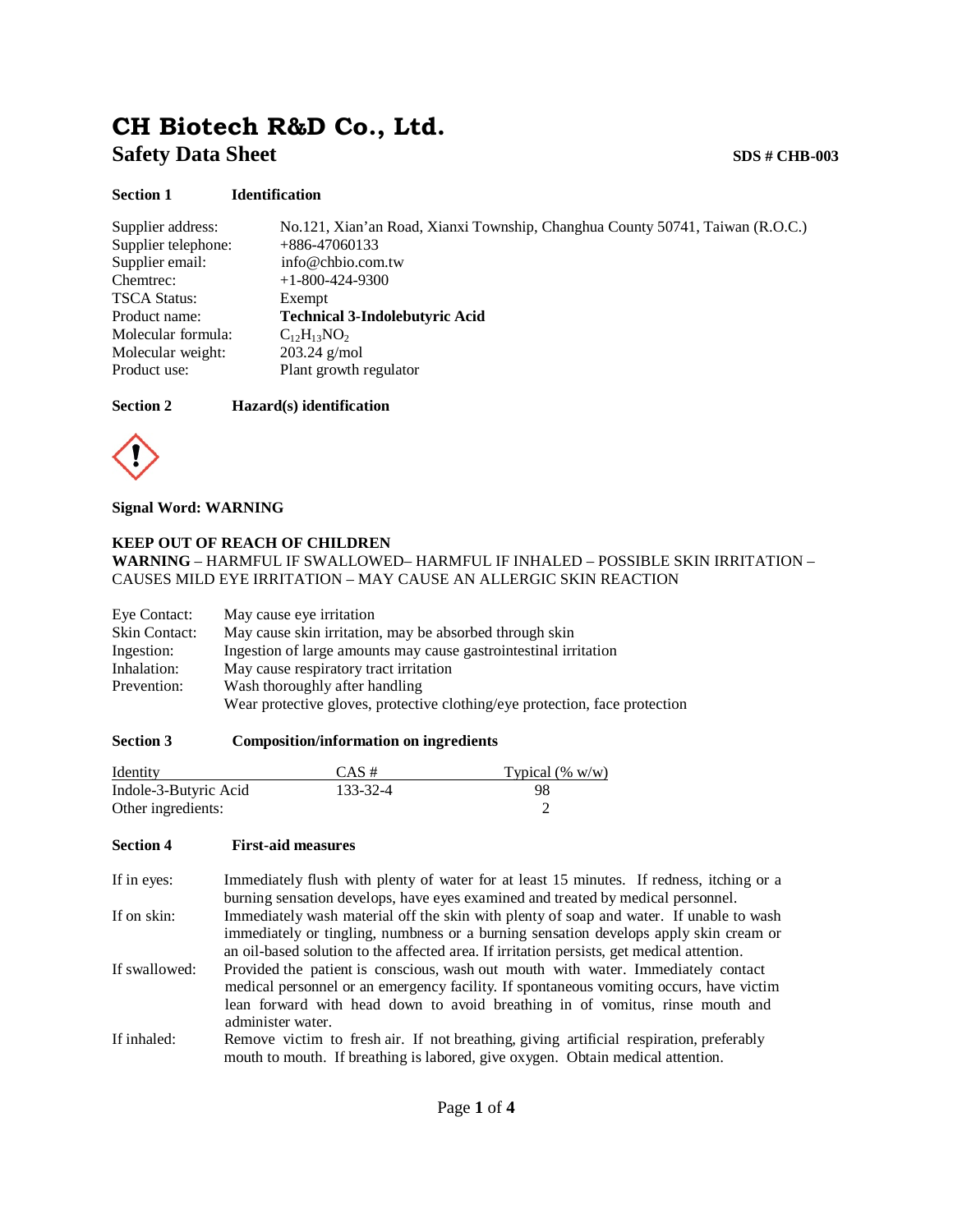## **Section 5 Fire-fighting measures**

| Extinguishing Media:            | Use appropriate medium for underlying cause of fire.            |
|---------------------------------|-----------------------------------------------------------------|
| Procedures:                     | Wear protective clothing and self-contained breathing apparatus |
| Unusual fire/Explosion hazards: | N/D                                                             |

#### **Section 6 Accidental release measures**

Personal precautions, protective equipment and emergency procedures: Wear respiratory protection. Avoid dust formation. Avoid breathing vapor, mist or gas. Ensure adequate ventilation. Evacuate personnel to safe areas. Avoid breathing dust. For personal protection see section 8.

Environmental precautions:

Prevent further leakage or spillage if safe to do so. Do not let product enter drains. Discharge into the environment must be avoided.

Methods and materials for containment and cleaning up: Pick up and arrange disposal without creating dust. Sweep up and shovel. Keep in suitable, closed containers for disposal.

Reference to other sections: For disposal see section 13.

#### **Section 7 Handling and storage**

Precautions for safe handling:

Avoid contact with skin and eyes. Avoid formation of dust and aerosols. Provide appropriate exhaust ventilation at places where dust is formed. Normal measures for preventive fire protection. For precautions see section 2.

Conditions for safe storage, including any incompatibilities: Keep container tightly closed in a dry and well-ventilated place. Light sensitive. Store under inert gas. Air sensitive. Keep in a dry place.

Specific end use(s): Apart from the uses mentioned in section 1 no other specific uses are stipulated

#### **Section 8 Exposure controls/personal protection**

Control parameters

Components with workplace control parameters: Contains no substances with occupational exposure limit values.

Exposure controls

Appropriate engineering controls: Avoid contact with skin, eyes and clothing. Wash hands before breaks and immediately after handling the product.

#### **Personal protective equipment**

#### **Eye/face protection**

Face shield and safety glasses Use equipment for eye protection tested and approved under appropriate government standards such as NIOSH (US) or EN 166(EU).

#### **Skin protection**

Handle with gloves. Gloves must be inspected prior to use. Use proper glove removal technique (without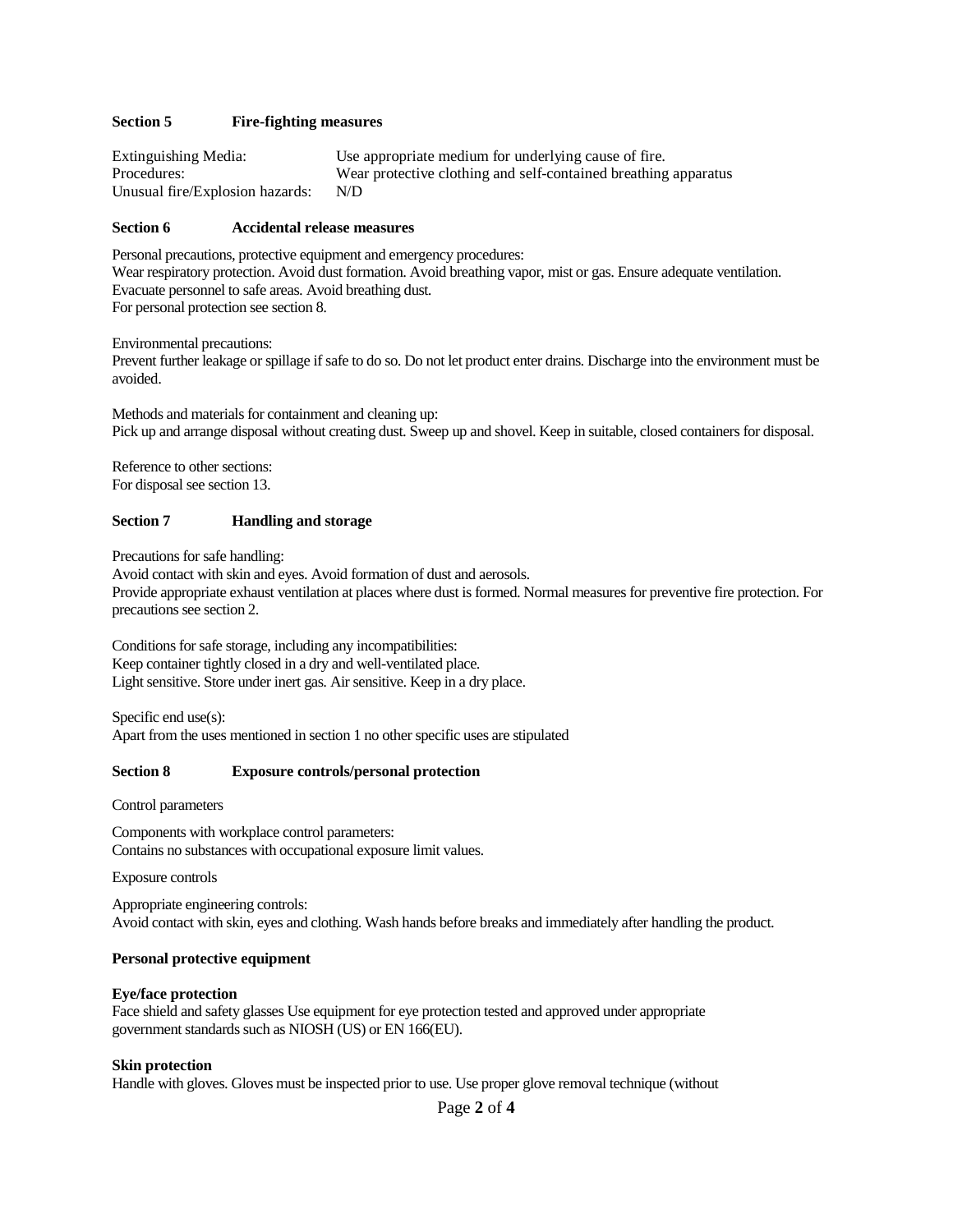touching glove's outer surface) to avoid skin contact with this product. Dispose of contaminated gloves after use in accordance with applicable laws and good laboratory practices. Wash and dry hands.

## **Body Protection**

Complete suit protecting against chemicals, The type of protective equipment must be selected according to the concentration and amount of the dangerous substance at the specific workplace.

## **Respiratory protection**

Where risk assessment shows air-purifying respirators are appropriate use a full-face particle respirator type N99 (US) or type P2 (EN 143) respirator cartridges as a backup to engineering controls. If the respirator is the sole means of protection, use a full-face supplied air respirator. Use respirators and components tested and approved under appropriate government standards such as NIOSH (US) or CEN (EU).

## **Control of environmental exposure**

Prevent further leakage or spillage if safe to do so. Do not let product enter drains. Discharge into the environment must be avoided.

| <b>Section 9</b> | <b>Physical and chemical properties</b> |  |
|------------------|-----------------------------------------|--|
| Appearance:      | Off white crystal                       |  |
| Boiling point:   | N/D                                     |  |
| Vapor Density:   | N/D                                     |  |
| Vapor pressure:  | N/D                                     |  |
| Melting Point:   | $122 - 124$ °C                          |  |

## **Section 10 Stability and reactivity**

| Reactivity:                                           | No data available                           |
|-------------------------------------------------------|---------------------------------------------|
| Chemical stability:                                   | Stable under recommended storage conditions |
| Possibility of hazardous reactions: No data available |                                             |
| Conditions to avoid:                                  | No data available                           |
| Incompatible materials:                               | Strong oxidizing agents, Strong bases       |
| Hazardous decomposition products                      |                                             |
| Other decomposition products:                         | No data available                           |
| In the event of fire:                                 | See section 5                               |
|                                                       |                                             |

## **Section 11 Toxicological information**

| Acute Oral:           | $LD_{50} > 5000$ mg/kg (rats)                           |
|-----------------------|---------------------------------------------------------|
| Acute Dermal:         | $LD_{50} > 5000$ mg/kg (rats)                           |
| Acute Inhalation:     | $LC_{50} > 2.08$ mg/L (rats)                            |
| Dermal Irritation:    | Non-irritating (rabbits)                                |
| Eye Irritation:       | Mildly irritating (rabbits)                             |
| Dermal Sensitization: | Not considered to be a contact sensitizer (guinea pigs) |

## **Section 12 Ecological information**

Toxicity

| Toxicity to fish:              | No data available |
|--------------------------------|-------------------|
| Toxicity to daphnia and        |                   |
| other aquatic invertebrates:   | No data available |
| Persistence and degradability: | No data available |
| Bioaccumulative potential:     | No data available |